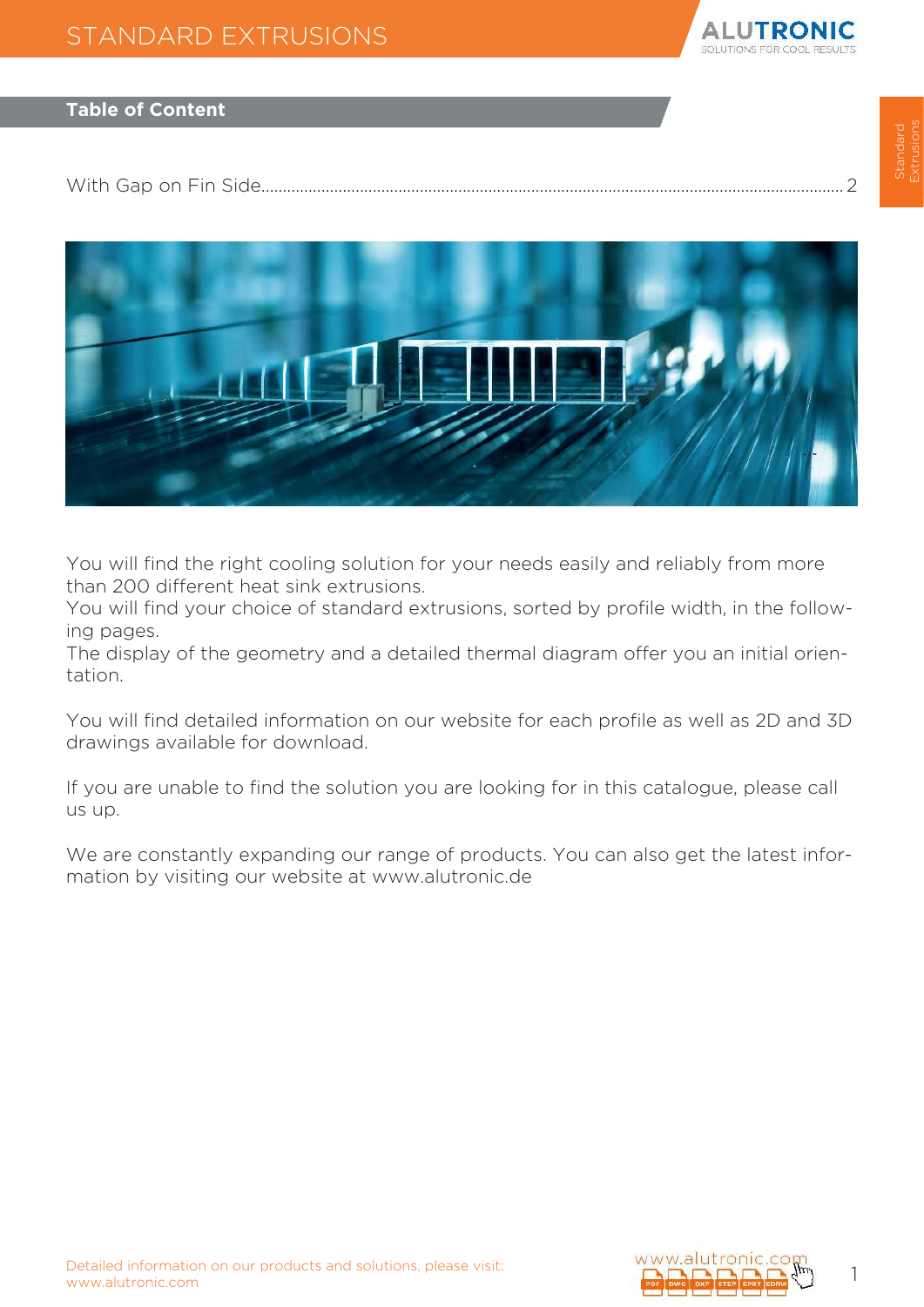





| $PV$ $[W]$     |      | RthK [K/W] |      |      |
|----------------|------|------------|------|------|
| $\overline{2}$ | 17.7 | 14.6       | 11,7 | 10,3 |
| 5              | 12.6 | 10.7       | 8.5  | 7.7  |
| 8              | 10.9 | 9,6        | 7,6  | 6,9  |
| 10             |      | 9,5        | 7.6  | 6.9  |
| 12             |      |            | 7,5  | 6,8  |
| mm             | 37.5 | 50         | 75   | 100  |
| ka/m           | 0.39 |            |      |      |

<span id="page-1-0"></span>**PR 20**





| PV[W]           |      |      | RthK [K/W] |     |
|-----------------|------|------|------------|-----|
| $\overline{2}$  | 17.9 | 14.9 | 11.9       | 9,7 |
| 5               | 13,1 | 10,9 | 8,7        | 7,2 |
| 8               | 11.6 | 9,7  | 7.7        | 6,3 |
| 10 <sup>°</sup> |      | 9.7  | 7.7        | 6.3 |
| 12              |      |      | 7.7        | 6.3 |
| mm              | 37,5 | 50   | 75         | 100 |
| kg/m            |      |      | 0.40       |     |

**PR 27**





| Pv [W]         | RthK [K/W] |      |      |     |
|----------------|------------|------|------|-----|
| $\overline{2}$ | 15,8       | 14,1 | 11,3 | 9.9 |
| 5              | 11,1       | 10,0 | 8,1  | 7.2 |
| 8              | 9.7        | 8,7  | 7.1  | 6,3 |
| 10             | 9.7        | 8.7  | 7.1  | 6,3 |
| 12             |            |      | 7.1  | 6,3 |
| mm             | 37.5       | 50   | 75   | 100 |
| kg/m           |            | 0.46 |      |     |





| $PV$ $[W]$     |      | RthK [K/W] |     |     |
|----------------|------|------------|-----|-----|
| $\overline{2}$ | 13.1 | 10.9       | 9.3 | 8.1 |
| 5              | 9.6  | 8.1        | 6.9 | 5.9 |
| 8              | 8.5  | 7,2        | 6,1 | 5,2 |
| 10             | 8,6  | 7,2        | 6,1 | 5,2 |
| 12             |      | 7.2        | 6,1 | 5,2 |
| mm             | 37,5 | 50         | 75  | 100 |
| kg/m           | 0.65 |            |     |     |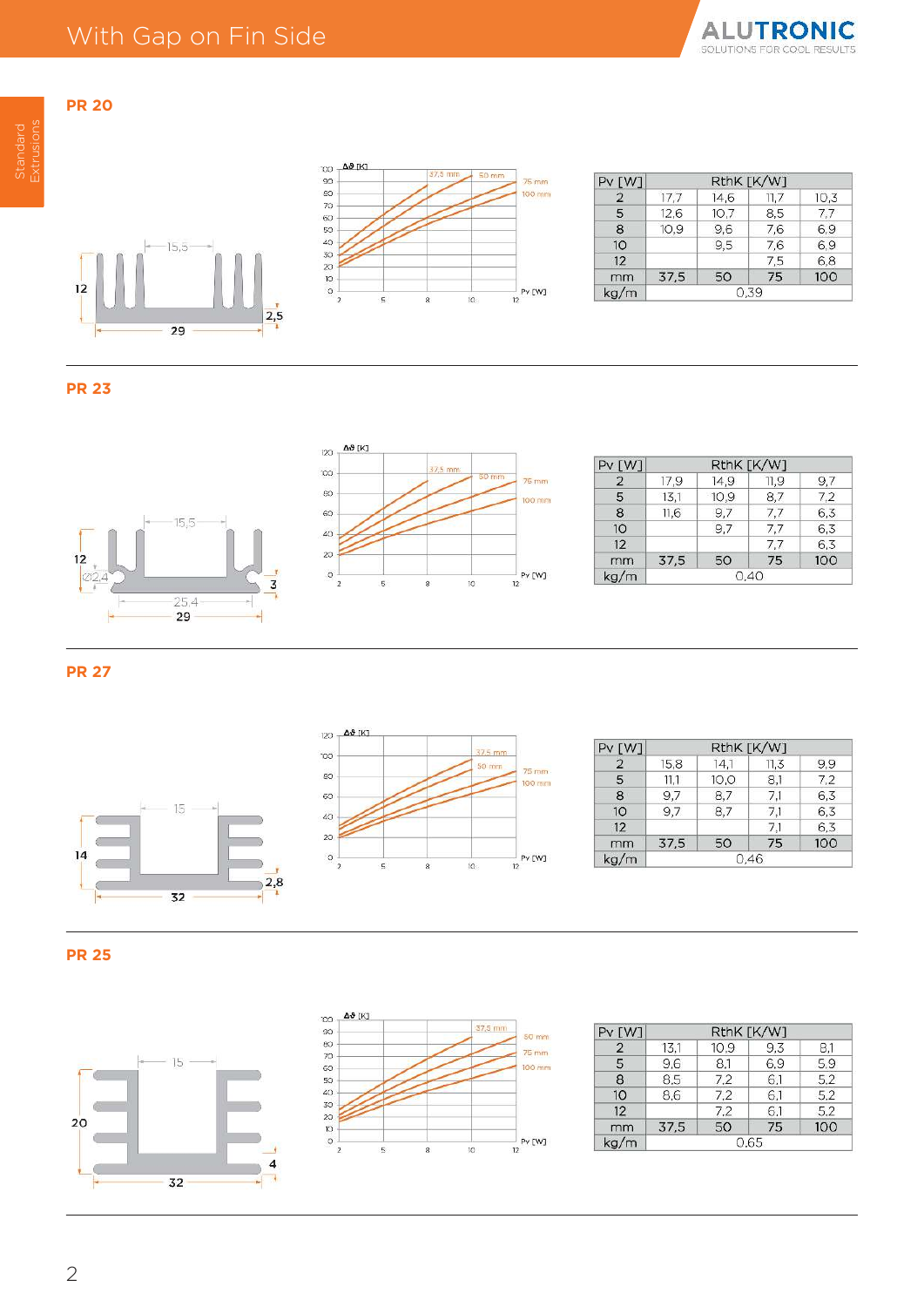



| $PV$ $[W]$     | RthK [K/W] |      |      |     |
|----------------|------------|------|------|-----|
| $\overline{2}$ | 14.7       | 11.9 | 10,1 | 8,9 |
| 5              | 10.4       | 8.8  | 7,4  | 6,4 |
| 8              | 9.0        | 7.8  | 6,5  | 5,6 |
| 10             | 9.0        | 7,8  | 6.5  | 5,6 |
| 12             |            | 7.8  | 6,4  | 5.5 |
| mm             | 37,5       | 50   | 75   | 100 |
| kg/m           |            | 0.57 |      |     |

 $12,5$ 





| $PV$ $[W]$ |      |     | RthK [K/W] |     |
|------------|------|-----|------------|-----|
| 5          | 8.8  | 71  | 5,7        | 4,6 |
| 10         | 7,3  | 6,2 | 5.1        | 4,2 |
| 15         | 6,4  | 5.7 | 4.7        | 4.0 |
| 20         |      |     | 4,4        | 3.8 |
| 25         |      |     |            | 3.7 |
| mm         | 37,5 | 50  | 75         | 100 |
| kg/m       |      |     | 0.96       |     |

**PR 125**





| $PV$ $[W]$ |      |      | RthK [K/W] |     |
|------------|------|------|------------|-----|
| 5          | 6,9  | 6,0  | 5,4        | 4,6 |
| 10         | 6.3  | 5,6  | 4.7        | 4.1 |
| 15         | 5.9  | 5.1  | 4.2        | 3.7 |
| 20         |      | 4.8  | 3.9        | 3,4 |
| 25         |      |      | 3.7        | 3.3 |
| mm         | 37,5 | 50   | 75         | 100 |
| kg/m       |      | 1.36 |            |     |





| Pv [W] |      |     | RthK [K/W] |     |
|--------|------|-----|------------|-----|
| 5      | 6,1  | 5,4 | 4,5        | 3.8 |
| 10     | 5.5  | 4,9 | 4.1        | 3.4 |
| 15     | 5.1  | 4,5 | 3.8        | 3,2 |
| 20     | 4.8  | 4,3 | 3,6        | 3,1 |
| 25     |      | 4.1 | 3,4        | 2,9 |
| mm     | 37.5 | 50  | 75         | 100 |
| kg/m   | 1,22 |     |            |     |

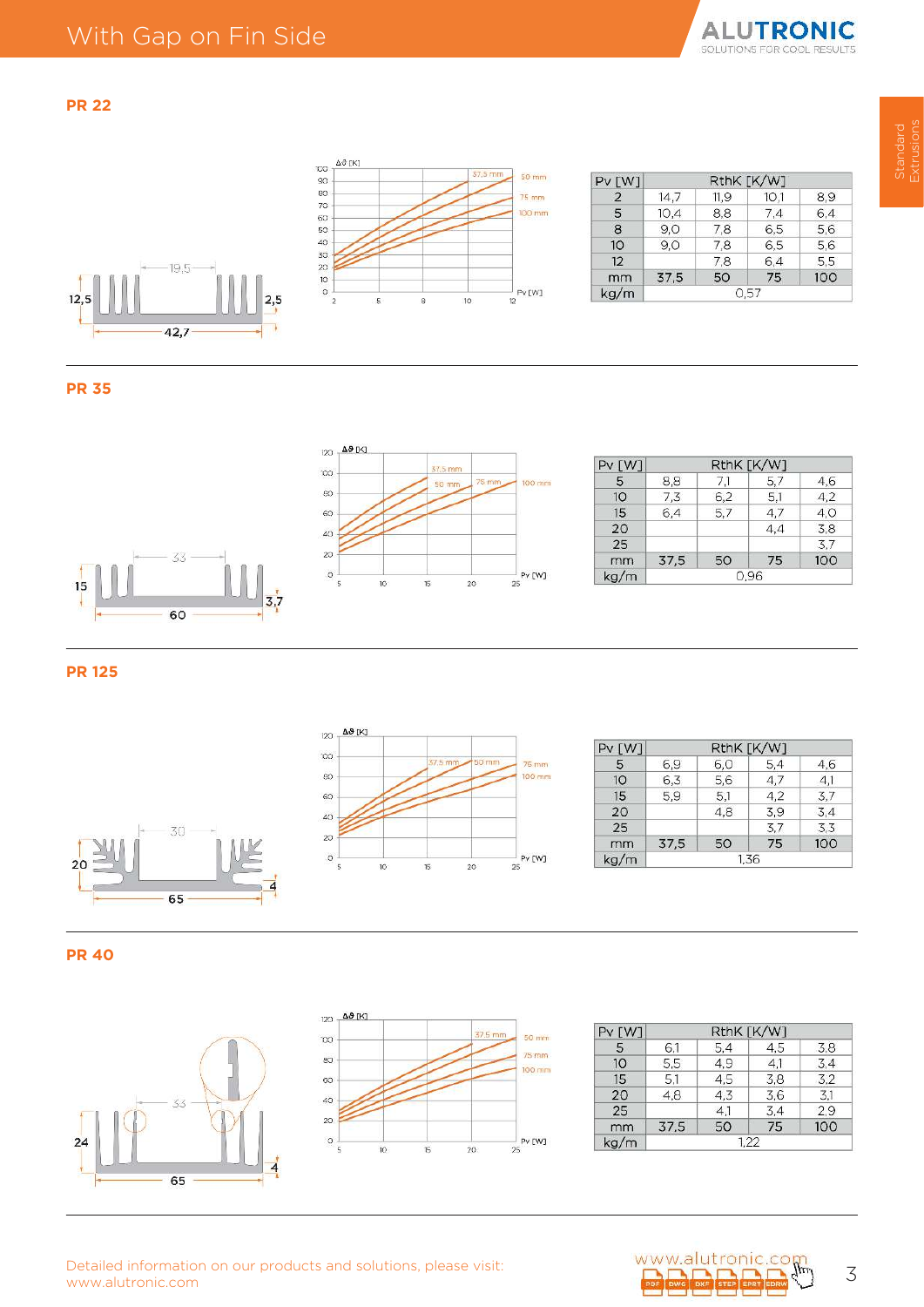





| Pv [W] |     | RthK [K/W] |     |
|--------|-----|------------|-----|
| 5      | 6,0 | 4.2        | 3,4 |
| 10     | 5,8 | 3.9        | 3.3 |
| 20     | 4,5 | 3,1        | 2.6 |
| 30     | 4.2 | 2.9        | 2,4 |
| 40     | 4,0 | 2,7        | 2,2 |
| mm     | 50  | 100        | 150 |
| kg/m   |     | 1.28       |     |

### **PR 65**





| $PV$ $[W]$ |      |     | RthK [K/W] |     |
|------------|------|-----|------------|-----|
| 5          | 6,5  | 5,9 | 4,8        | 4.0 |
| 10         | 5.9  | 5,1 | 4.3        | 3,6 |
| 15         | 5,3  | 4,7 | 4,0        | 3,5 |
| 20         |      | 4,4 | 3,7        | 3,3 |
| 25         |      |     | 3,5        | 3,1 |
| mm         | 37,5 | 50  | 75         | 100 |
| kg/m       | 1.22 |     |            |     |

**PR 128**





| $PV$ $[W]$ |      |      | RthK [K/W] |     |
|------------|------|------|------------|-----|
| 5          | 5.2  | 4.4  | 3.6        | 3.0 |
| 10         | 4.5  | 4.0  | 3,3        | 2,8 |
| 15         | 4.2  | 3,7  | 3,0        | 2.6 |
| 20         | 4,0  | 3.5  | 2.9        | 2,4 |
| 25         | 3.8  | 3,4  | 2.7        | 2.3 |
| mm         | 37,5 | 50   | 75         | 100 |
| ka/m       |      | 2.97 |            |     |





| Pv [W] |      |      | RthK [K/W] |      |
|--------|------|------|------------|------|
| 10     | 3.89 | 3.44 | 2.71       | 2.34 |
| 20     | 3.49 | 3,12 | 2.40       | 2,11 |
| 30     | 3.24 | 2.88 | 2.24       | 1.96 |
| 40     |      |      | 2,15       | 1,88 |
| 50     |      |      |            | 1.80 |
| mm     | 37.5 | 50   | 75         | 100  |
| kg/m   |      | 2.94 |            |      |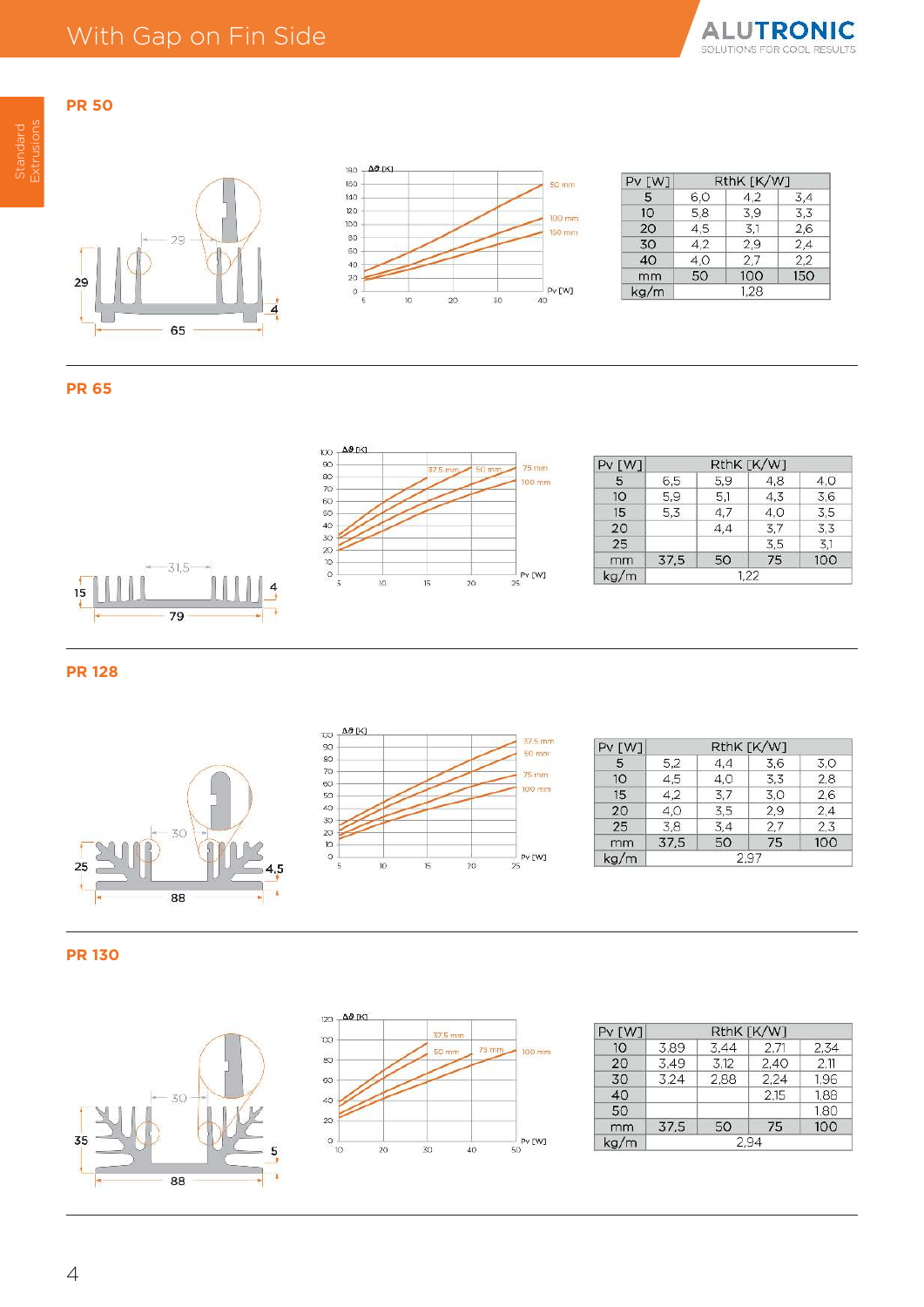





| Pv [W] |     | RthK [K/W] |     |
|--------|-----|------------|-----|
| 10     | 4.2 | 3.0        | 2,4 |
| 20     | 3.7 | 2.6        | 2.1 |
| 30     | 3,4 | 2,4        | 1.9 |
| 40     | 3.2 | 2,2        | 1,8 |
| 50     | 3,1 | 2.1        | 1.7 |
| mm     | 50  | 100        | 150 |
| kg/m   |     | 1.54       |     |

#### **PR 90**





| $PV$ $[W]$ |      |     | RthK [K/W] |     |
|------------|------|-----|------------|-----|
| 5          | 4.6  | 4,0 | 3,5        | 2.9 |
| 15         | 3,9  | 3,4 | 2,9        | 2,5 |
| 25         | 3.5  | 3,1 | 2,6        | 2,3 |
| 35         |      |     | 2.4        | 2.1 |
| 45         |      |     |            | 2,0 |
| mm         | 37.5 | 50  | 75         | 100 |
| kg/m       | 1.92 |     |            |     |

**PR 131**





| $PV$ $[W]$ |      |      | RthK [K/W] |      |
|------------|------|------|------------|------|
| 10         | 3.08 | 2,54 | 2.16       | 1.82 |
| 20         | 2,68 | 2.34 | 1.91       | 1,66 |
| 30         | 2,46 | 2,16 | 1.80       | 1,56 |
| 40         |      | 1.98 | 1.69       | 1.49 |
| 50         |      |      | 1.59       | 1.45 |
| mm         | 37.5 | 50   | 75         | 100  |
| kg/m       | 4.32 |      |            |      |

**PR 140**

 $28 -$ 

105

Ļ.

 $19$ 



| Pv [W] | RthK [K/W] |      |      |
|--------|------------|------|------|
| 10     | 3,16       | 2,83 | 2,42 |
| 20     | 3,06       | 2.52 | 2.19 |
| 30     | 2,78       | 2.32 | 2,04 |
| 40     |            | 2.19 | 1.94 |
| 50     |            |      | 1,85 |
| mm     | 50         | 75   | 100  |
| kg/m   | 1.93       |      |      |

Detailed information on our products and solutions, please visit:<br>www.alutronic.com **5 (1)** 5

 $\vert 4,6$ 

Ŕ

 $28 -$ 

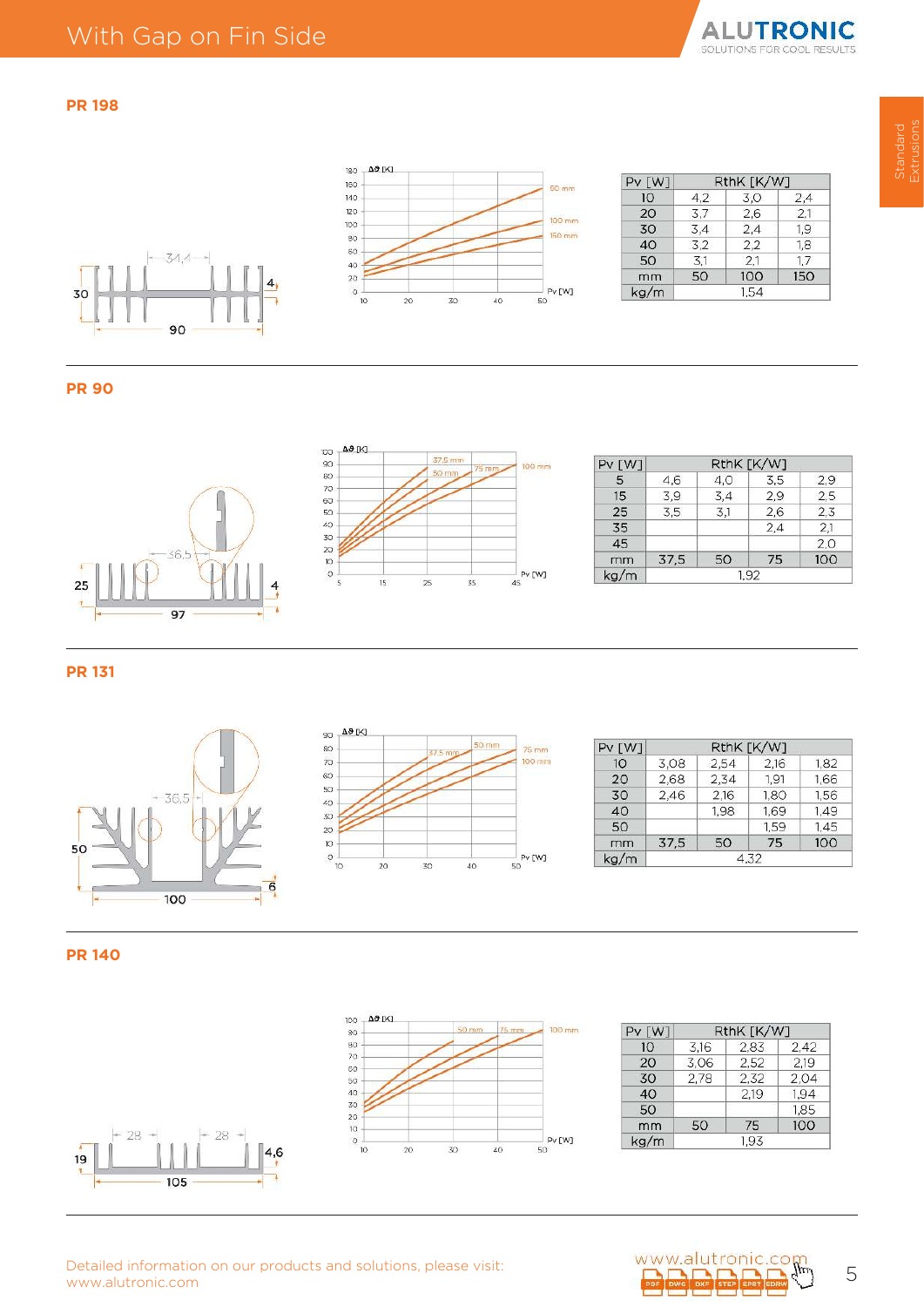# **PR 129** Extrusions





| Pv [W] |      |     | RthK [K/W] |     |
|--------|------|-----|------------|-----|
| 5      | 5.2  | 4,4 | 3.6        | 3.0 |
| 10     | 4,4  | 3.8 | 3.2        | 2.7 |
| 15     | 4,1  | 3.6 | 3.0        | 2,5 |
| 20     | 3.8  | 3,4 | 2,8        | 2,3 |
| 25     | 3,6  | 3,2 | 2,7        | 2,3 |
| mm     | 37.5 | 50  | 75         | 100 |
| ka/m   | 2.70 |     |            |     |

## **PR 100**



| Pv [W]          | RthK [K/W] |     |     |     |
|-----------------|------------|-----|-----|-----|
| 5               | 5,9        | 4,6 | 3.8 | 3,4 |
| 10 <sup>°</sup> | 5,0        | 4,0 | 3.5 | 3.1 |
| 15              | 4.6        | 3.8 | 3.3 | 2.8 |
| 20              | 4.3        | 3,7 | 3,1 | 2,7 |
| 25              |            | 3,5 | 2,9 | 2,6 |
| mm              | 37.5       | 50  | 75  | 100 |
| kg/m            | 1,35       |     |     |     |



**PR 93**



| Pv [W] |      | RthK [K/W] |     |     |
|--------|------|------------|-----|-----|
| 10     | 2.9  | 2,5        | 2,2 | 1.9 |
| 20     | 2,6  | 2,3        | 2,0 | 1.7 |
| 30     | 2.4  | 2.1        | 1.9 | 1.6 |
| 40     | 2.3  | 1.9        | 1.7 | 1,5 |
| 50     |      | 1.8        | 1.6 | 1.4 |
| mm     | 37,5 | 50         | 75  | 100 |
| kg/m   | 4.93 |            |     |     |







| $PV$ $[W]$ | RthK [K/W] |     |     |     |
|------------|------------|-----|-----|-----|
| 10         | 2.6        | 2,4 | 2,0 | 1.7 |
| 20         | 2,3        | 2,0 | 1,8 | 1.5 |
| 30         | 2.1        | 1,9 | 1,6 | 1,4 |
| 40         | 2.0        | 1.7 | 1.5 | 1,3 |
| 50         |            | 1.6 | 1.4 | 1.2 |
| mm         | 37,5       | 50  | 75  | 100 |
| kg/m       | 5.92       |     |     |     |